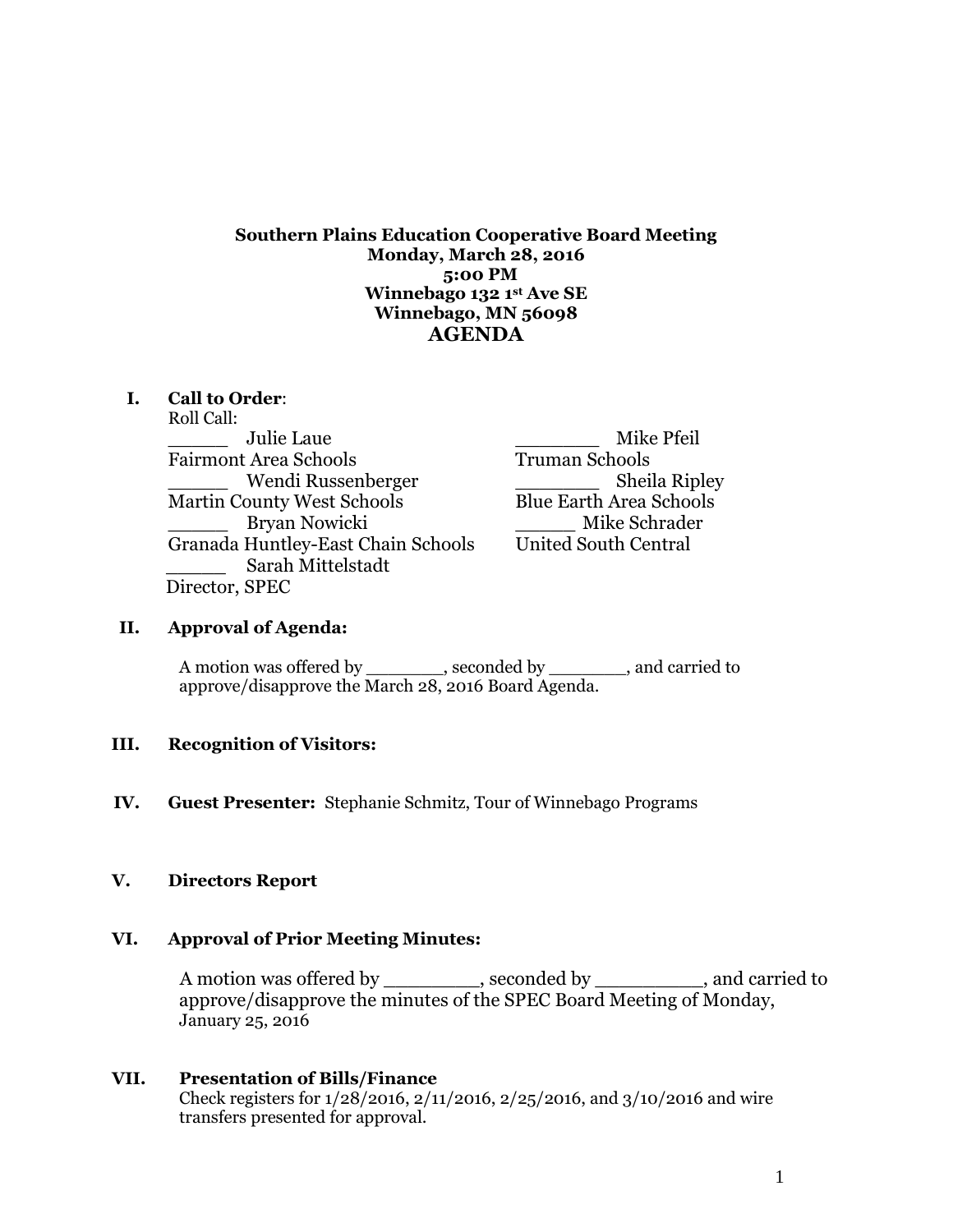| A motion was offered by                       | , seconded by | , and carried to |
|-----------------------------------------------|---------------|------------------|
| approve/disapprove the above check registers. |               |                  |

## **VIII**. **Personnel**

### **A. Resignations/Terminations/Retirements**

A motion was offered by \_\_\_\_\_\_\_, seconded by \_\_\_\_\_\_\_, and carried to approve/disapprove the above personnel changes.

#### **B. Hiring**

- 1. Bianca Eisenbacher, paraprofessional, Fairmont Elementary, effective 2/15/16
- 2. Tonya Peterson, paraprofessional, Fairmont Elementary, effective 3/14/2016

A motion was offered by \_\_\_\_\_\_\_\_, seconded by \_\_\_\_\_\_\_\_, and carried to approve/disapprove the above hiring.

### **C. Leave Of Absence**

1. Todd Sukalski, Special Ed. Teacher at Fairmont High School, 5 years

A motion was offered by \_\_\_\_\_\_\_\_, seconded by \_\_\_\_\_\_\_\_, and carried to approve/disapprove the Leave of Absence.

### **D. Personnel Work Agreement**

- 1. Dawn Becker, Business Manager, July 1, 2015 to June 30, 2017
- 2. Kate Hawkins, IFSP Facilitator, July 1, 2015 to June 30, 2016
- 3. Laura Teveldal, Financial Secretary, July 1, 2015 to June 30, 2017

A motion was offered by \_\_\_\_\_\_, seconded by \_\_\_\_\_\_\_\_, and carried to approve/disapprove the work agreements for these individuals.

#### **E. Lane Change**

1. Liz Harris, from BA Step 4 to MA Step 4, effective March 28, 2016.

A motion was offered by \_\_\_\_\_\_\_\_, seconded by \_\_\_\_\_\_\_\_, and carried to approve/disapprove the above lane change.

### **IX. New Business**

#### **A. Southern Plains Education Cooperative Education Association Master Agreement**

A motion was offered by \_\_\_\_\_\_\_, seconded by \_\_\_\_\_\_\_\_, and carried to approve/disapprove the revised 2015-16 & 2016-17 Master Agreement with Southern Plains Education Cooperative Education Association.

### **B. Update Winnebago Calendars**